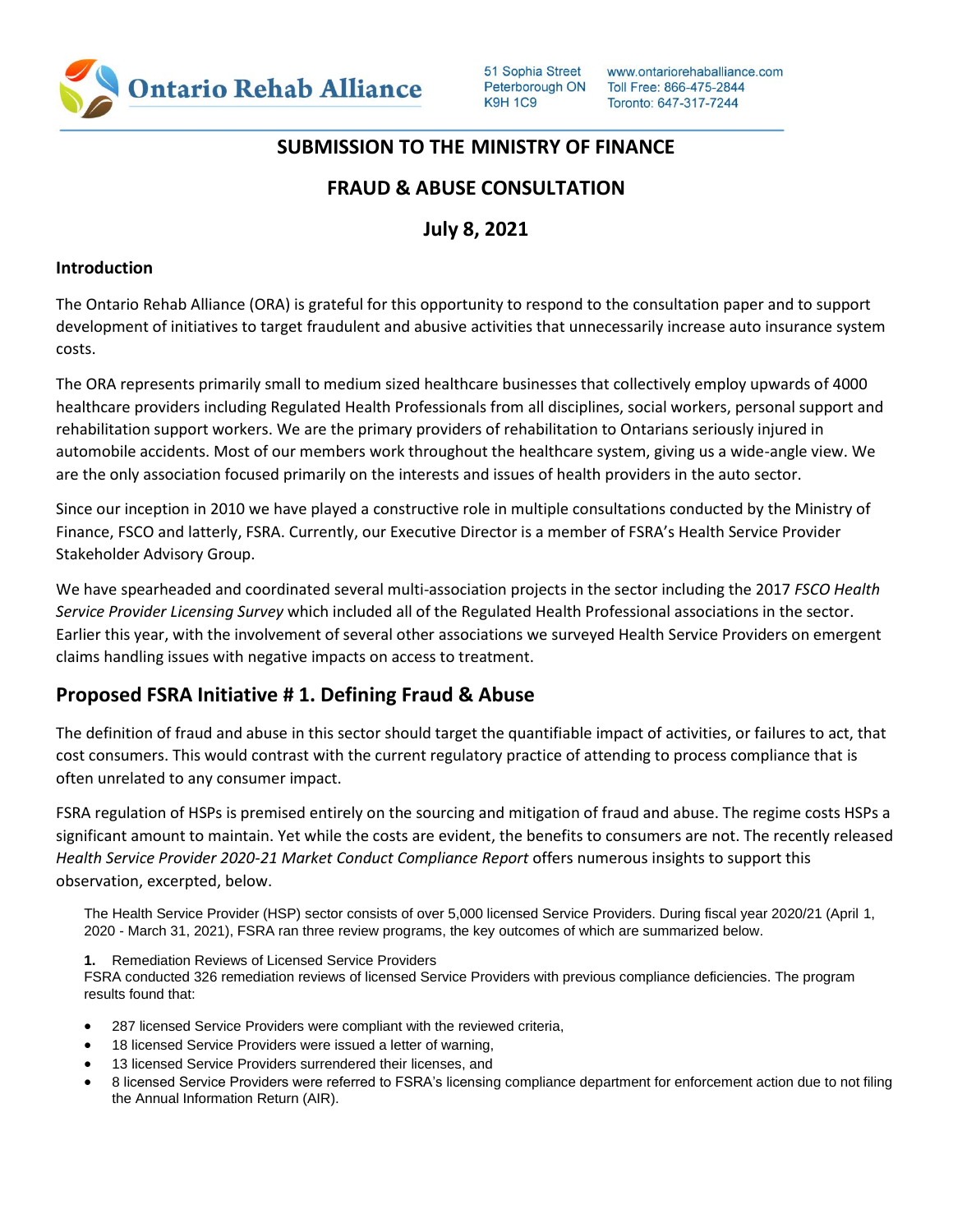

We understand the above to say that 39 (18+13+8) HSPs or *less than one percent* of the 5000 regulated HSPs were found to be non-compliant.

**2.** Compliance with Guidance, Statutory Accident Benefits Claims during the COVID-19 Outbreak

{….} The program found that 53% of respondents had implemented reasonable accommodations and were compliant with the Guidance, and 47% of respondents did not provide virtual care.

In the absence of clarifying detail this suggests that the majority were compliant; those that "did not provide virtual care" most likely include HSPs that are *unable to provide effective virtual care* such as registered massage therapists, chiropractors, physiotherapists, personal and rehab support workers, to name just a few.

**3.** Sanctioned Practitioner Reviews

Licensed Service Providers who had a sanctioned practitioner listed on their Health Claims for Auto Insurance (HCAI) roster were examined for suitability in the HSP regime and investigated for unauthorized activity in HCAI. The program found 24 licensed Service Providers with a sanctioned practitioner listed on their HCAI roster. Of these:

- 2 licensed Service Providers appeared to have billed using the credentials of a sanctioned practitioner and were referred for enforcement action:
- 1 Service Provider has entered into a settlement with FSRA, and
- 1 Service Provider remains under investigation.
- The remaining 22 licensed Service Providers removed the sanctioned practitioner from their roster as a result of FSRA's review.

The above suggest that there were *4 cases* --- *out of 5000*.

We hope that a refined definition of fraud and abuse will lead to a better use of regulatory time and resources than is illustrated by these examples.

### **Proposed FSRA Initiative # 2. Fraud & Abuse Data**

Gathering useful data is essential in advance of policy or regulation redesign and development. To date, almost all the data collected in this sector has been driven by the needs of insurers. Having data collection now under the purview of the regulator is a huge advance.

Data which we believe will enable the regulator and consumers to identify insurer abuses of the system with negative consumer impacts (and leading to increased number of costly disputes) include:

- Partial approval and denial rates with ability to filter by line item, billing code, type of health provider, region, insurer, catastrophic/non-catastrophic and other demographics;
	- o Of initial interest: 7.SF codes and assessment or treatment services that are in person or virtual.
- Number of times that accident benefit limits have been reached where there are still invoices outstanding against approved treatment plans;
- Number of days to payment on invoices for approved treatment plans.

Further, we enthusiastically support all regulatory initiatives that will help protect Regulated Health Professionals from misuse of their credentials/billing privileges.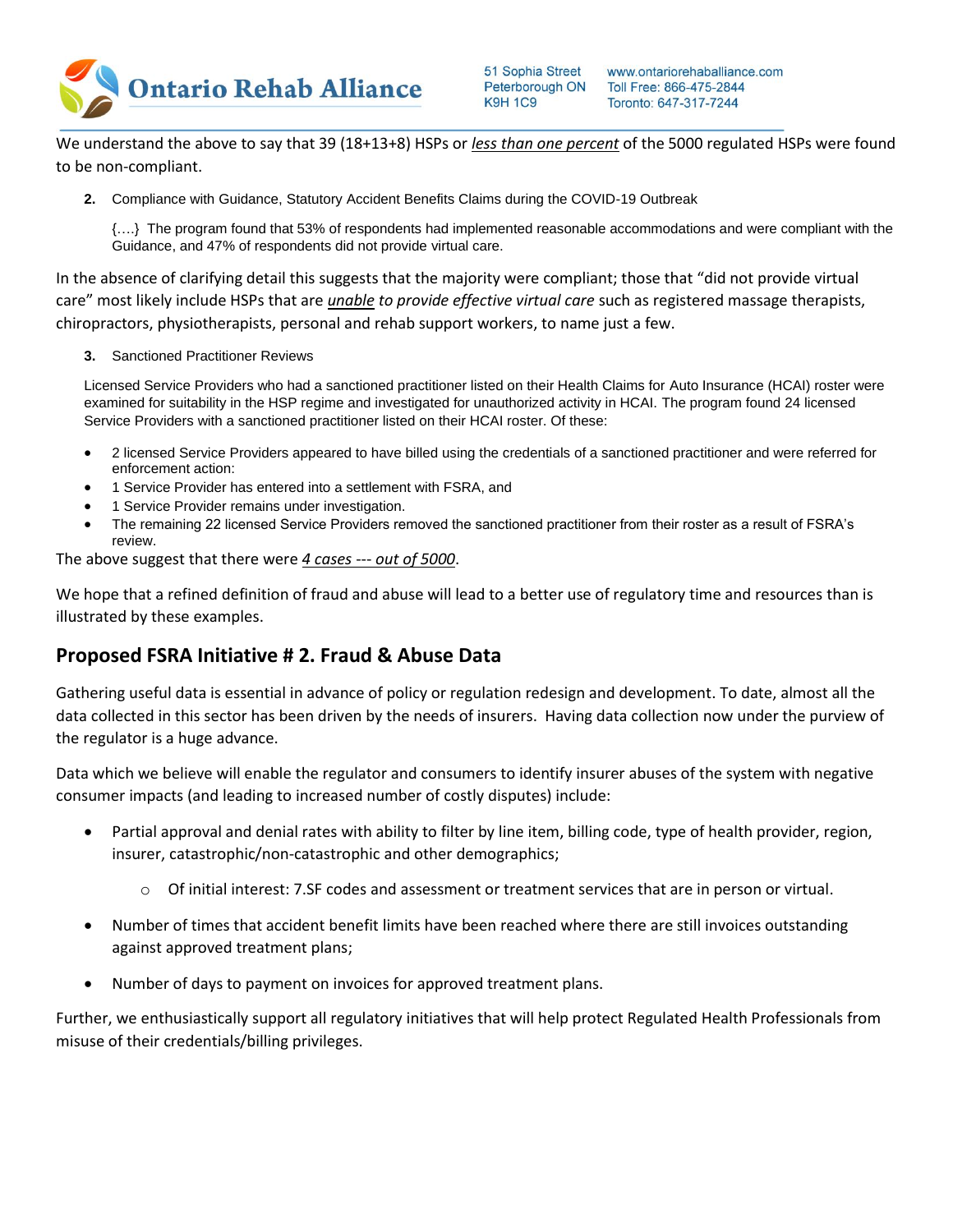

### **FSRA Initiative #3. Fraud Management Tools**

### **ii) Enhance the use of insurer Preferred Provider Networks (PPN), and review/update processes for potential disagreements.**

We are puzzled by the inclusion of this proposed initiative as we have not seen data establishing the correlation between PPNs, fraud and abuse mitigation and cost savings. On the contrary, it is our understanding that the subsector of vehicle repair, in which the use of PPNs is widespread, accounts for a disproportionate share of rising costs.

### **iii) Allow insurers to exclude coverage for services provided by certain vendors, based on investigations and reasoned decisions, and review/update processes for potential disagreements.**

On the face of it, this makes good sense, but only if accompanied by a rigorous and transparent accountability mechanism so that vendors are informed of investigations and decisions in a timely manner and have recourse to an appeal process. Such a process should only take place if a FSRA investigation finds a vendor to be abusive or fraudulent and revokes their license, at which point the insurer amy refuse to deal with them. This should be a FSRA initiated process, not one initiated by the insurer.

# **FSRA Initiative #4. Regulator Tools**

#### **iii. Review and update / introduce FSRA investigation and enforcement tools.**

We are unclear about the intersection of FSRA's market conduct mandate and activities, and the proposed investigation and enforcement of fraud and abuse.

Our association, and other HSP associations, have ongoing concerns about what appears to be a flaccid regulatory response to HSP complaints and to data demonstrating escalating, systemic patterns of claims handling practices which delay and deny insureds' access to rehabilitation.

Drill down data from FSRA's *Service Standards Results for the Fourth Quarter of 2020* are illustrative:

The number of Auto Complaints closed in this quarter was 73, broken down as follows.

| <b>Complaint Referred from</b>                  | <b>Subject of Complaint</b> | #  |
|-------------------------------------------------|-----------------------------|----|
| Consumers                                       | <b>Insurance Companies</b>  | 64 |
| Minister's Offices on behalf<br>of constituents | <b>Insurance Companies</b>  | հ  |
| <b>Insurance Companies</b>                      | <b>Agent Terminations</b>   | 2  |
| Insurance Agent                                 | <b>Insurance Company</b>    |    |
| Total                                           |                             | 73 |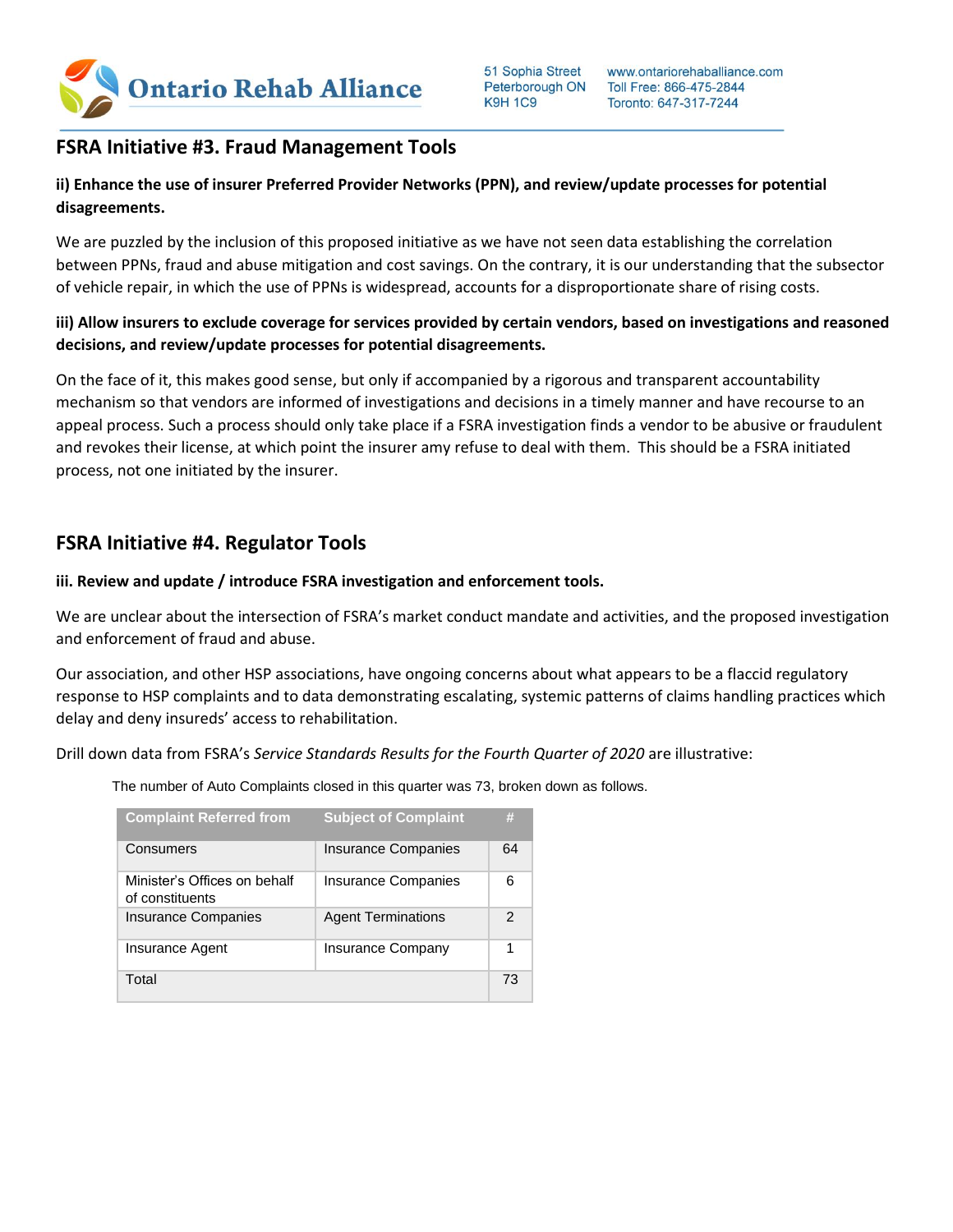

The number of HSP Complaints closed for this quarter was 6.

| <b>Complaint Referred from</b> | <b>Subject of Complaint</b> | # |
|--------------------------------|-----------------------------|---|
| Consumers                      | <b>HSP</b>                  |   |
| Anonymous source               | <b>HSP</b>                  |   |
| <b>Insurance Companies</b>     | <b>HSP</b>                  |   |
| <b>HSP</b>                     | <b>HSP</b>                  |   |
| Total                          |                             |   |

FSRA's data – showing *6 complaints levied against 5000 HSPs* as compared to 73 complaints relating to a much smaller number of insurers - demonstrates what we feel is disproportionate and costly regulatory attention paid to HSPs when insurer claims handling behaviour largely goes unchecked. Data from the 2021 *HSP Experience & Emergent Issues Survey* which collected data from 79 health service provider organizations, reporting the experience of hundreds of health care professionals from multiple disciplines as well as personal support and rehabilitation support providers, illustrates this:

- 42-63% of respondents reported increases in denials on planning, preparation and brokerage time, all necessary activities to support appropriate care as outlined by professional Colleges;
- 50% of all respondents experienced increase in denials of travel time.
- 32% of respondents stated that increases in travel time denials are due to insurer forcing virtual visits, despite the recommendation from the HSP that in-person was required to best meet the needs of the client;

It is our belief that the mandate and tools to investigate and enforce insurer non-compliance with the SABs are currently in place. An accessible, transparent and timely mechanism for health service providers to make complaints to FSRA about inappropriate claims handling practices would do much to improve insurer accountability to their insured clients.

We support updating/introducing additional investigation and enforcement tools if doing so is required to hold insurers accountable to consumers.

#### **iv. Facilitate FSRA's ability to share F&A information with other regulators.**

We have long advocated for a more fulsome recognition by the auto insurance regulator of the key role played by regulated health professional Colleges in protecting the interests of the public. Indeed, given the cost/benefit relationship of the current FSRA HSP regulatory regime, as outlined in this submission, we support a policy direction that would lessen the regulatory burden on healthcare providers in this sector and cede much of FSRA's role to that of the Colleges.

*Submitted respectfully and with thanks for the opportunity to offer these observations,* 

Laune Da

Laurie Davis, Executive Director